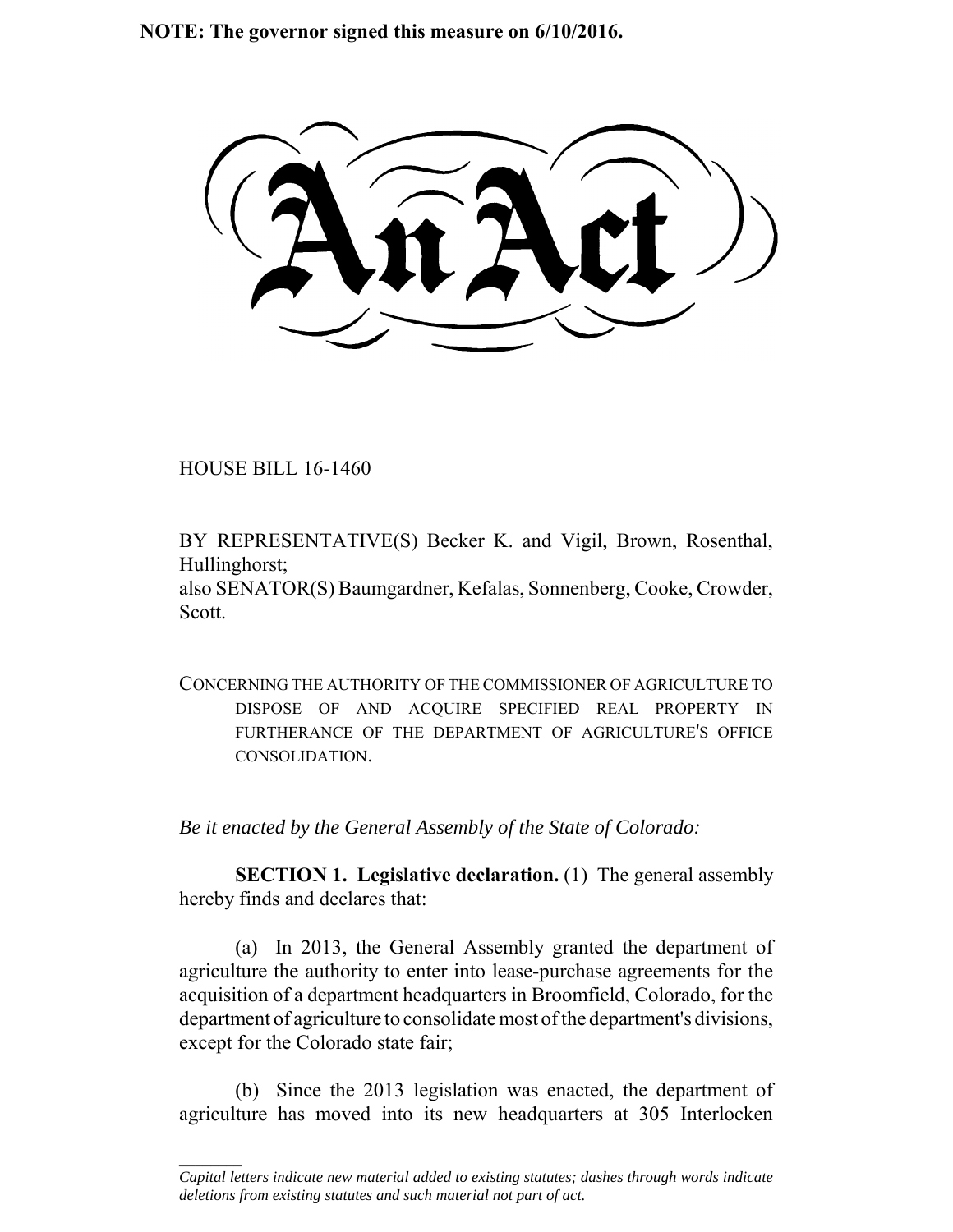Parkway, in Broomfield, Colorado. The department still uses property at 5000 Packing House Road, in Denver, Colorado, for the department's warehouse and storage facility. It is the department of agriculture's understanding that the City and County of Denver is interested in this real property for a planned project of the National Western Center partnership.

(c) The department has not yet consolidated its current inspection and consumer services division facility from its location in the Highlands neighborhood of metro Denver because the lab areas necessary for that division could not be constructed at the new headquarters division; and

(d) The department now seeks approval to sell the property where the department's warehouse and storage facility is located and use the proceeds of that sale to help fund the purchase of vacant land behind the headquarters building in Broomfield, Colorado. It is the department's future plan to use the vacant land in Broomfield to build a lab area to house the inspection and consumer services division facility, subject to the normal capital construction request process.

**SECTION 2. Authority for a sale and an acquisition of real property.** (1) The state of Colorado, acting by and through the Commissioner of Agriculture and in consultation with the office of the state architect, is authorized to execute a real property sale, at fair market value, for property held by the department of agriculture at 5000 Packing House Road, Denver, Colorado. The proceeds of the sale must be credited to the agriculture management fund as specified in section 35-1-106.9, Colorado Revised Statutes, and such proceeds must be used to acquire the property described in subsection (2) of this section, subject to appropriation.

(2) (a) The state of Colorado, acting by and through the Commissioner of Agriculture and in consultation with the office of the state architect, is authorized to acquire real property located in the Interlocken area at 300 Technology Drive, Broomfield, Colorado, parcel number 157533413004, for the future home of the inspection and consumer services division facility.

(b) Any future capital construction project for a new building to house the inspection and consumer services division facility must be prioritized for funding by the office of state planning and budgeting in its submission to the capital development committee made pursuant to section

## PAGE 2-HOUSE BILL 16-1460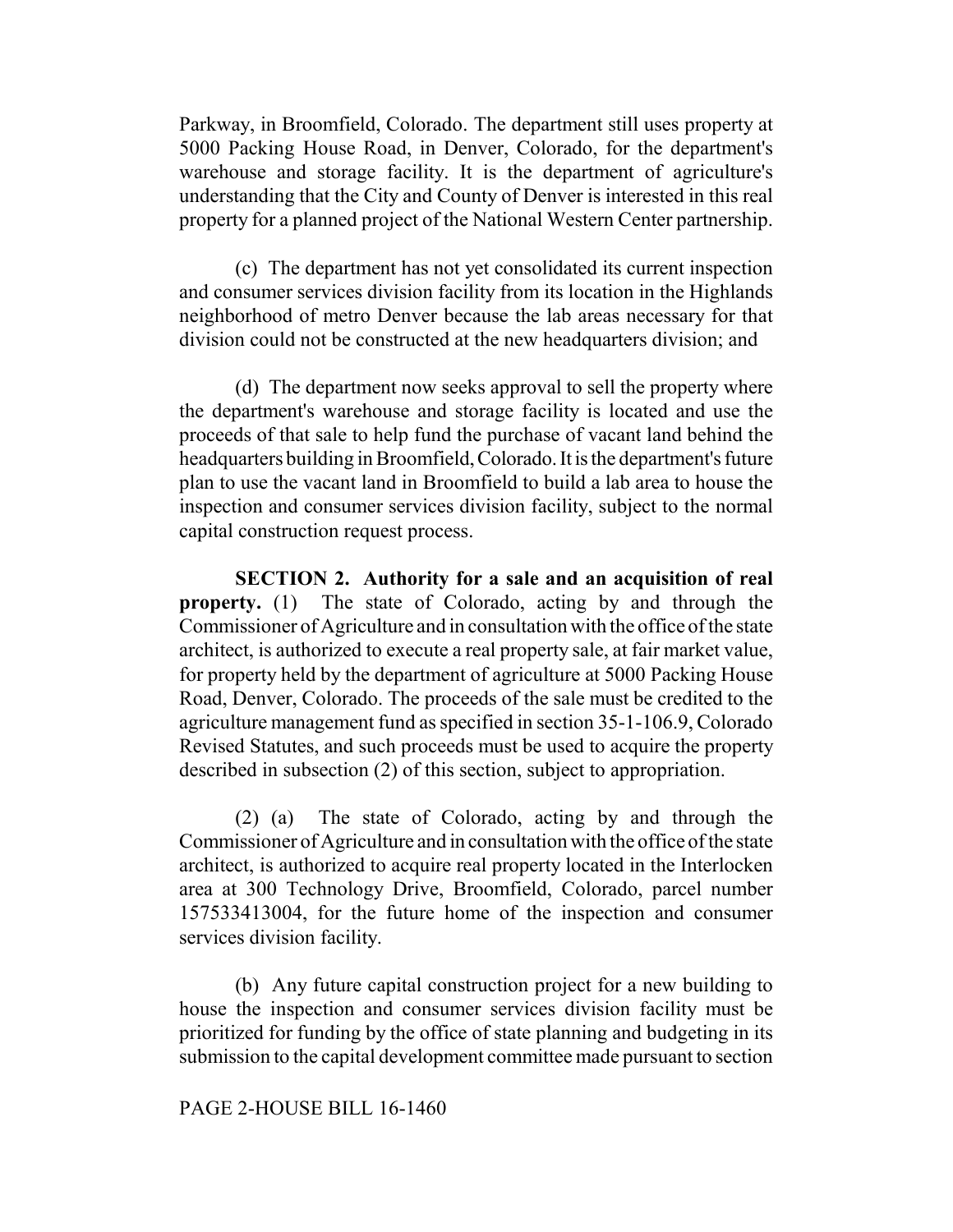24-37-304 (1) (c.3) (I) (C), Colorado Revised Statutes, recommended for funding by the capital development committee pursuant to section 2-3-1305, Colorado Revised Statutes, and included in the governor's annual executive budget proposed to the general assembly pursuant to section 24-37-301, Colorado Revised Statutes.

**SECTION 3.** In Colorado Revised Statutes, **amend** 35-1-106.9 as follows:

**35-1-106.9. Agriculture management fund - creation.** There is hereby created in the state treasury the agriculture management fund. The fund shall consist of moneys transferred pursuant to section 38-13-116.7 (3), C.R.S., and any moneys realized from the sale of the inspection and consumer services division facility AND OTHER REAL PROPERTY ASSOCIATED WITH THAT FACILITY THAT ARE ALL LOCATED IN THE HIGHLANDS NEIGHBORHOOD OF DENVER, COLORADO, AND ANY MONEYS REALIZED FROM THE SALE OF THE WAREHOUSE AND STORAGE FACILITY LOCATED AT 5000 PACKING HOUSE ROAD, DENVER, COLORADO. The department shall use such moneys to fund agricultural efforts approved by the commissioner, including, but not limited to, funding additional department employees necessary to implement and manage approved programs. Moneys may be used for direct assistance or grant assistance for conservation districts created pursuant to article 70 of this title. Moneys in the fund may be used for expenses related to the department's office consolidation as authorized by House Bill 13-1234, enacted in 2013, AND AS AUTHORIZED BY HOUSE BILL 16-1460, ENACTED IN 2016. Moneys in the fund are subject to annual appropriation to the department. Any moneys not expended or encumbered from any appropriation at the end of any fiscal year shall remain available for expenditure in the next fiscal year without further appropriation. All interest derived from the deposit and investment of moneys in the fund shall be credited to the fund and shall not be transferred or credited to the general fund or any other fund.

**SECTION 4. Safety clause.** The general assembly hereby finds,